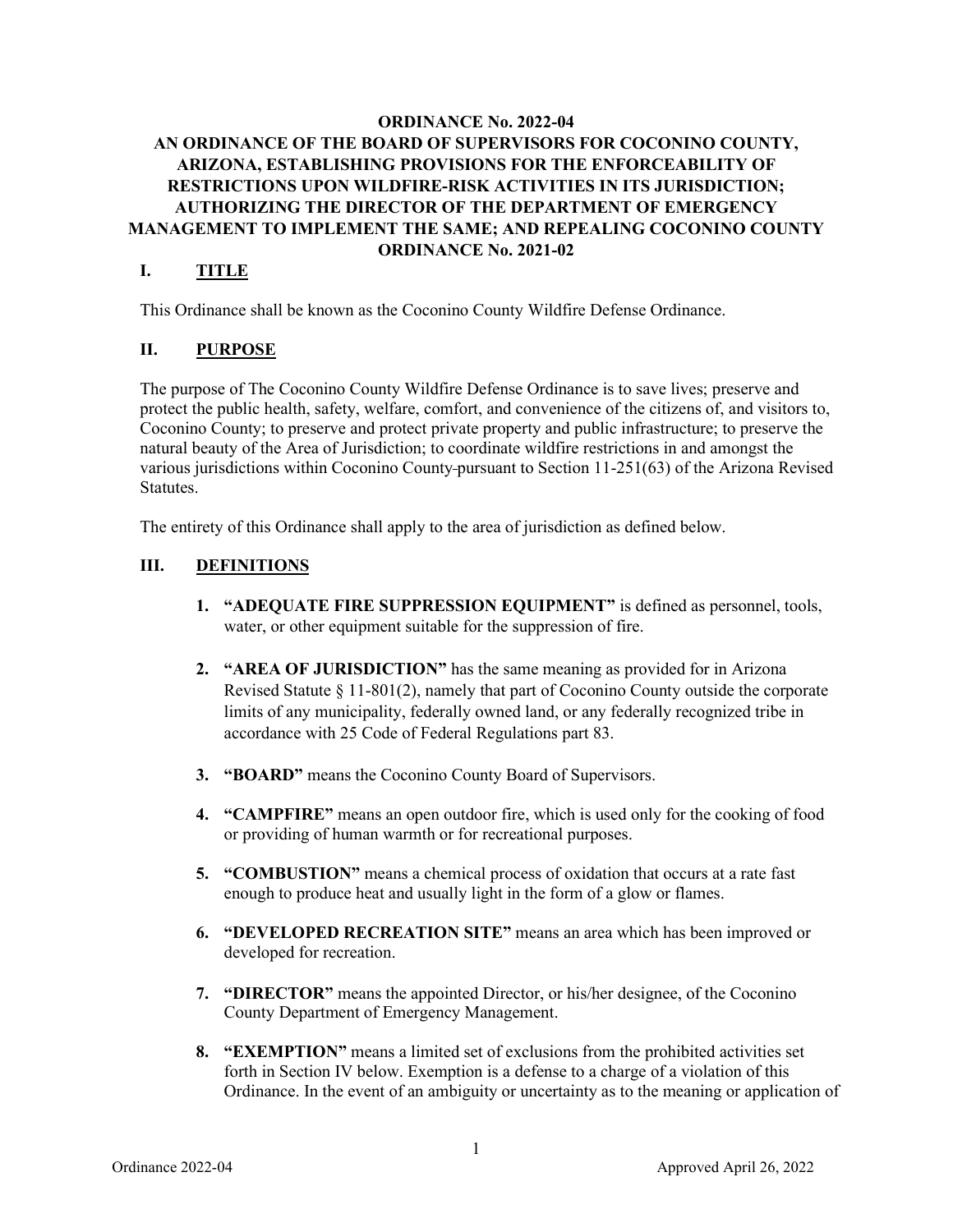an exemption, the narrowest interpretation as shall further the prevention of wildfire and promote the public health, safety and welfare shall prevail.

- **9. "FIRE BAN"** means a prohibition upon open fires, campfires, fireworks, and combustion when so declared by the Board of Supervisors.
- **10. "FIRE STAGE"** means a category of exemptions commensurate with the degree of least to most wildfire risk, and as further specified herein.
- **11. "FIREWORKS"** means any combustible or explosive composition, substance or combination of substances, whether deployed on the ground or in the air or held in place by an individual or any device, whose purpose is a visible or audible effect brought about by combustion, explosion, detonation, or deflagration, and that is a consumer firework or display firework as further defined in Arizona Revised Statute § 36-1601.
- **12. "FIRE DISTRICT"** as described in Arizona Revised Statute 48 Chapter 5.
- **13. "PERMISSIBLE FIREWORKS"** means the types of permissible consumer fireworks as defined in Arizona Revised Statutes § 36-1601.
- **14. "OPEN FIRE"** means a combustion event or fire where the products of combustion are emitted directly into the ambient air without the interception of a regulated fire arresting and heat controlling device.
- **15. "ZONE"** means a specific geographical area/zone that is outlined by using existing County district boundaries, fixed and unchanging natural landmarks, major roadways, municipal or community boundaries or other highly visible, easily mapped (illustrated) and communicated boundaries.

### **IV. PROHIBITED ACTIVITIES**

During implemented Fire Stages or a Fire Ban, it shall be unlawful for one or more individuals, a corporation, limited liability company, partnership, association, or other business or commercial entity to, either directly or indirectly:

- 1. Initiate, facilitate, maintain, cause, or contribute to a campfire, an outdoor open fire, or use of fireworks; or
- 2. Knowingly engage in an activity likely to result in combustion outdoors.

## **V. CLASSIFICATION**

Any person, firm, association, partnership, corporation, or other legal entity who is convicted of a violation of this Ordinance is guilty of a class (1) misdemeanor and shall be subject to a fine not to exceed \$2,500.00 and/or a term of imprisonment not to exceed six (6) months. A person who commits an act in violation of this chapter that results in an appropriate emergency response or investigation and who is convicted of the violation may be liable for the expenses that are incurred incident to the emergency response and the investigation of the commission of the offense in accordance with Arizona Revised Statutes §13-1709; *Emergency response and investigation costs: civil liability.*

Any peace officer in the State of Arizona may enforce the provisions of this Ordinance.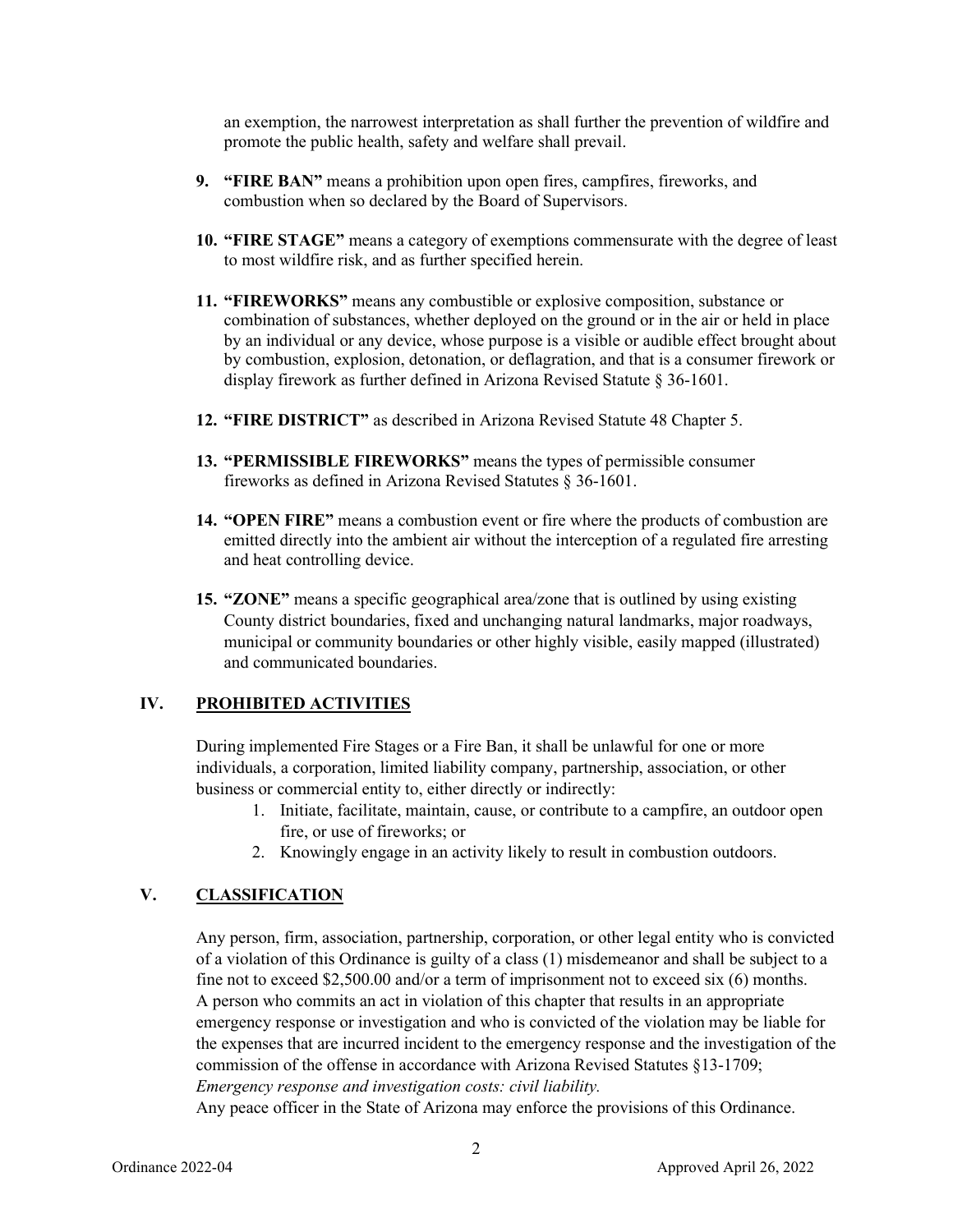### **VI. FAILURE TO OBEY AND CONTINUING VIOLATIONS**

Each calendar day within which a violation occurs or continues shall be deemed a separate offense. The failure to obey a lawful order by any peace officer of this State shall constitute a distinct and separate violation of this Ordinance.

### **VII. WRITTEN VARIANCE**

Individuals may seek a written variance to engage in activity prohibited by this Ordinance. Such variance must be issued by the specific fire district or fire authority in the district where the activity is to be performed, and must specifically describe the activity, location, and time at which the variance applies. For activities during a stage of restriction *outside* of a fire district or other jurisdictional fire authority, a variance request can be submitted to the Coconino County Emergency Management Director. If, upon review by the DIRECTOR, regional fire weather conditions favor the authorization of a variance, a variance may be issued specifically describing the activity, location, and time at which the variance applies.

Adequate fire suppression equipment and personnel, as indicated by the variance applicant, must be on site and readily available. Reasonable and prudent measures should be taken to mitigate fire risks, such as the removal of receptive fuels from the immediate area of activity and monitoring of changing weather conditions to include high winds.

In the event of changing weather conditions not favorable for safe activity and the prevention of fire or a change in Coconino County stage restrictions, the variance holder shall suspend the activity. The variance holder is responsible for ensuring that they are always aware of the existing weather conditions and current stage restrictions. Coconino County publishes stage alerts on www.coconino.az.gov/emergencymanagement. At the Director's discretion, a variance may be rescinded for weather conditions that have developed or under other circumstances. Variances are issued for the current fire stage. If the stage should change, the variance shall become automatically void. The variance holder may re-apply for a new variance under the new fire stage.

No variances will be issued under Stage 3 Restrictions.

**A written variance issued according to this Ordinance does not relieve any person(s) or organization(s) from any civil or criminal liability outside the authority of this Ordinance associated with the activity and the potential for fire because of such activity.**

## **VIII. FIRE STAGE RESTRICTIONS**

Coconino County uses fire restrictions to help prevent unwanted, human-caused fires and to limit the exposure of visitors during periods of potentially dangerous fire conditions. Implementation of fire restrictions occurs based on a combination of factors that are carefully measured. Criteria used to determine when to implement restrictions includes things such as current and predicted weather, fuel moisture, fire activity levels, and available firefighting resources.

There are three stages of fire restrictions, which become more restrictive as the stages progress from Stage 1 to Stage 3. The following is a general explanation of the restrictions in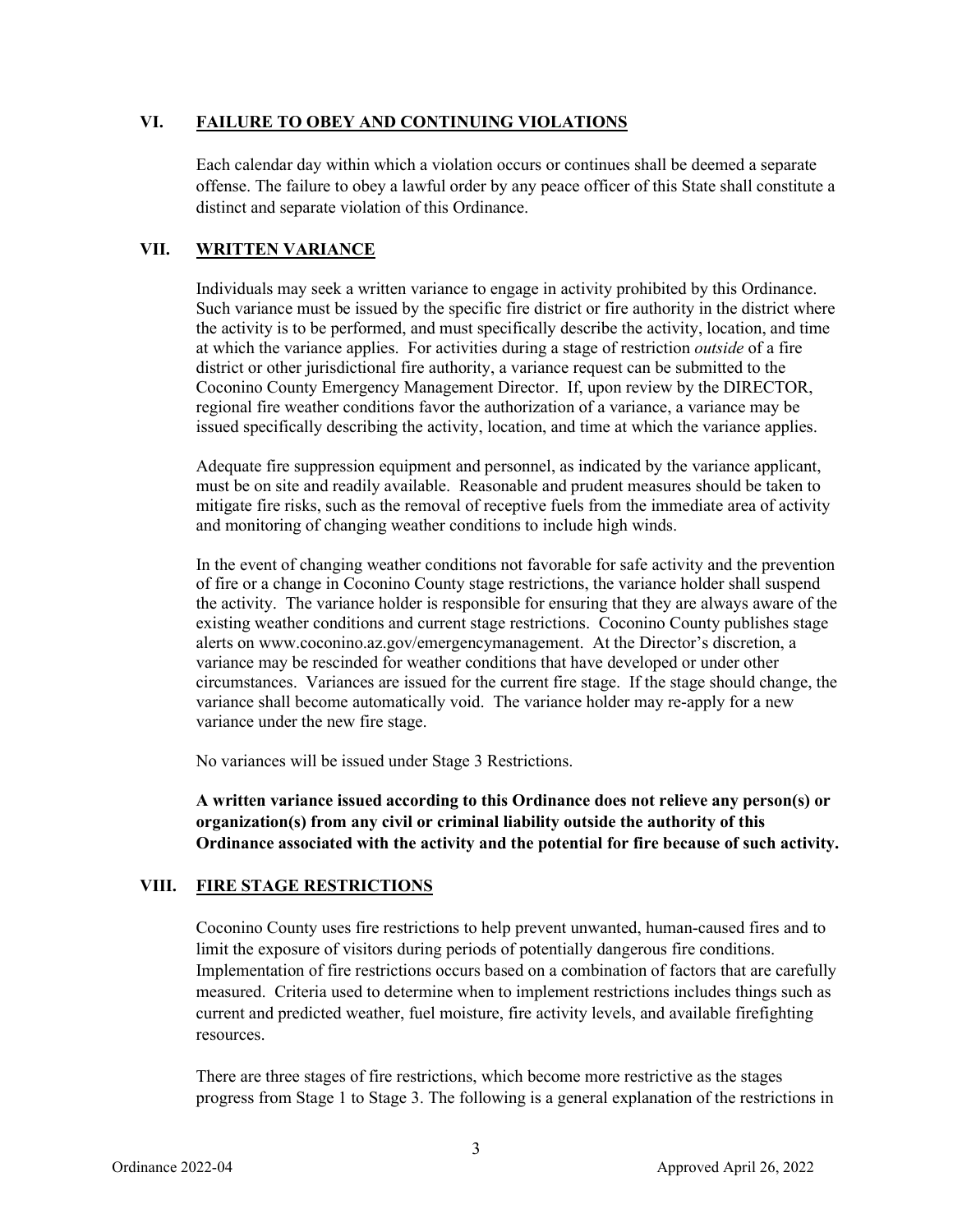each Stage, but please check the Coconino County website for the latest details on specific fire restrictions.

### A. **STAGE ONE:**

During Stage 1, the following is prohibited at all times:

- 1. Igniting, building, maintaining, or using a fire, including charcoal and briquettes.
- 2. Use of liquid fuels and/or liquid petroleum gas ("LPG") fire rings.
- 3. Smoking.
- 4. Use of explosive targets and tracer round ammunition.

Exemptions during Stage 1:

- 1. Using a stove, grill, fire ring, or other manufactured device that is solely fueled by pressurized liquid petroleum or pressurized liquid petroleum gas (LPG) fuels that can be turned on and turned off (e.g., a gas grill) when used in an area that is barren or cleared of overhead and surrounding combustible materials and vegetation.
- 2. Having a campfire within a developed recreation site.
- 3. Smoking within an enclosed vehicle, building, or developed recreation site free of combustible materials and vegetation.
- 4. Persons with a written variance specifically exempting them from the effect of this Order.
- 5. For emergency repair of public utilities and railroads and other health and safety mitigation measures when operated by a public utility or railroad and implemented in accordance with an approved agency plan.
- 6. By any Federal, State, or local officer or member of an organized rescue or firefighting entity in the performance of an official duty.
- 7. By persons operating internal combustion engines with spark arresting devices when the use is for common household-only activities such as landscaping and property maintenance and repair.
- 8. By persons operating generators or pumps with an approved spark arresting device in an area that is barren or cleared of all overhead and surrounding combustible materials within three (3) feet of the device.

An exemption does not absolve any person(s) or organization(s) from liability or responsibility for any fire started by the exempted activity. In the event of a Fire Stage restriction increase, any variance issued during a Stage 1 fire restriction is automatically rendered void unless a written variance is issued by the Director for the higher Stage level.

## B. **STAGE TWO:**

During Stage 2, the following is prohibited at all times:

- 1. Igniting, building, maintaining, or using a fire, including charcoal and briquettes.
- 2. Use of liquid fuels and/or liquid petroleum gas ("LPG") fire rings.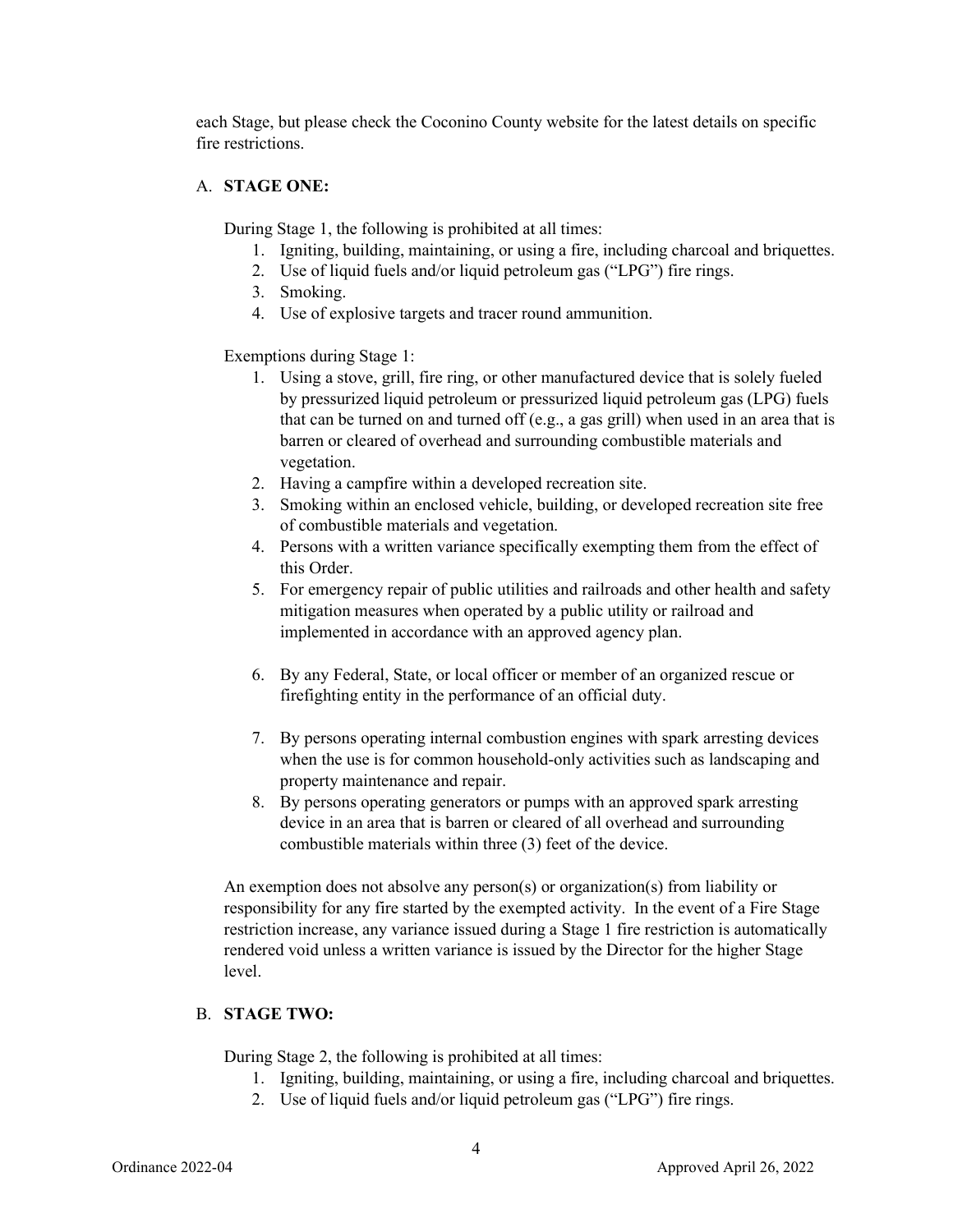- 3. Smoking within an enclosed vehicle only.
- 4. Use of explosive targets and tracer round ammunition.
- 5. Operating motorized vehicles off designated trails and roads.
- 6. Outdoor mechanical and industrial operations such as welding and use of acetylene.

Exemptions during Stage 2:

- 1. Persons with a written variance specifically exempting them from the effect of this Order.
- 2. Persons using a stove or grill that is solely fueled by pressurized liquid petroleum or pressurized LPG fuels that can be turned on and turned off (e.g., a gas grill) when used in an area that is barren or cleared of overhead and surrounding combustible materials and vegetation.
- 3. Persons operating generators with an approved spark arresting device in an area that is barren or cleared of all overhead and surrounding combustible materials within three (3) feet of the generator.
- 4. Smoking within an enclosed vehicle or building.
- 5. Any Federal, State, or local officer, or member of an organized rescue or firefighting force in the performance of official duty.
- 6. For emergency repair of public utilities and railroads and other health and safety mitigation measures when operated by a public utility or railroad and implemented in accordance with an approved agency plan.
- 7. By persons operating the following with written variance from an authorized governmental agency:
	- a. internal combustion engines, mechanical or industrial operations that may produce open flames and sparks but containing appropriate spark arresting devices;
	- b. welding or operating acetylene or other torch with open flame in an area that is free of combustible materials and vegetation; and
	- c. explosives.

An exemption does not absolve any person(s) or organization(s) from liability or responsibility for any fire started by the exempted activity. In the event of a Fire Stage restriction increase, a variance issued during a Stage 2 fire restriction is automatically rendered void.

### C. **STAGE THREE:**

All combustion, fire, and devices that produce an open flame are prohibited at all times during a Stage 3 fire restriction. All variances issued during a Stage 1 or 2 fire restriction are automatically rendered void during a Stage 3 fire restriction. No variances will be issued during a Stage 3 fire restriction.

#### Exemptions during Stage 3:

5

1. Smoking within an enclosed vehicle or building.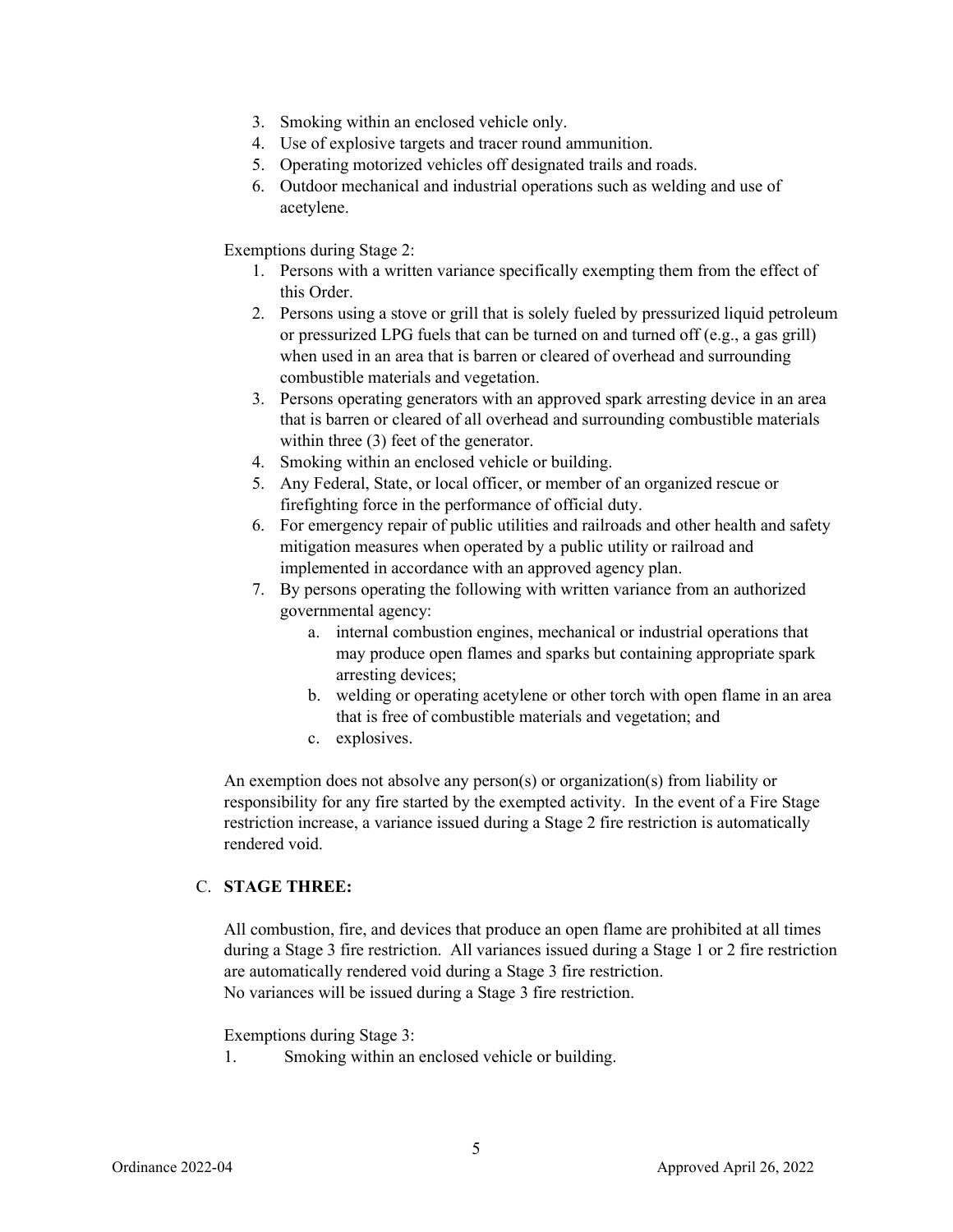- 2. For emergency repair of public utilities and railroads and other health and safety mitigation measures when operated by a public utility or railroad and implemented in accordance with an approved agency plan.
- 3. By any Federal, State, or local officer or member of an organized rescue or firefighting entity in the performance of an official duty.

### D. **PERMISSIBLE CONSUMER FIREWORKS**:

Pursuant to A.R.S. § 36-1606, the State of Arizona has declared that the regulation of fireworks is a matter of statewide concern and, as a result thereof, if no federal or state agency stage one or higher fire restrictions are in place, permissible consumer fireworks may be used during the periods of June 24 through July 6 and December 24 through January 3 of each year.

If no federal or state agency stage one or higher fire restrictions are in place, the use of permissible consumer fireworks during the periods of June 24 through July 6 and December 10 through January 3 of each year is an affirmative defense to a charge that a violation of the fire ban has occurred or is occurring.

Pursuant to A.R.S.  $\frac{836-1606}{A(2)}$ , if a federal or state agency has implemented a stage one or higher fire restrictions, the use of permissible consumer fireworks is prohibited on all dates. Any use of permissible consumer fireworks during such time that both this Ordinance and federal or state agency stage one or higher fire restrictions are in place is a violation of this Ordinance.

## **IX. DETERMINATION OF CONDITIONS WARRANTING A FIRE BAN**

The Director shall be responsible for determining when conditions are such that a fire ban is warranted. The Director shall base his determination upon such factors as may be deemed relevant by the Director including, but not limited to, the imposition of fire restrictions within the area of jurisdiction by federal, state, and local agencies having the authority to impose such restrictions. Upon a determination that conditions warrant a fire ban the Director shall submit to the Board of Supervisors such report with data and exhibits specifying: (a) the basis for the determination that a fire ban is warranted; (b) a recommendation as to which fire stage is appropriate for the prevailing conditions; and (c) whether conditions warrant a declaration of emergency.

The Director, when offering the determination required under this Ordinance, will also determine whether any Zone within the area of jurisdiction may be exempted from application of this Ordinance. The Director shall specifically define the Zone(s) that is/are to be exempted. In formulating this determination, the Director will consult with necessary subject matter experts, effected population officials, law enforcement and any other party necessary to appropriately define any Zone(s) to be exempted from this Ordinance. The concurring opinions, opposing arguments and other relevant points will be included in the Director's recommendation for county leadership consideration.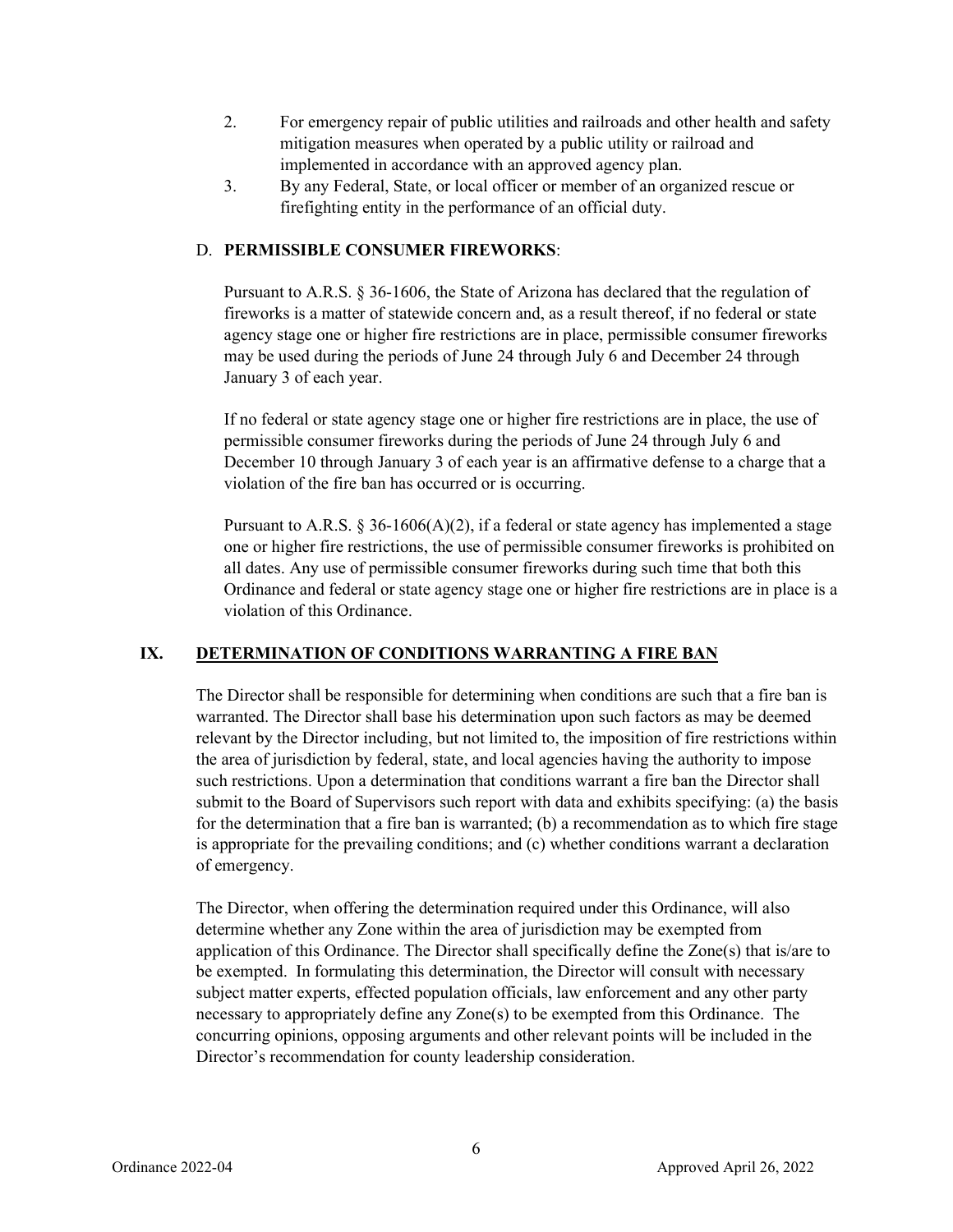The Director shall also ensure an effective public awareness effort to ensure compliance and to facilitate enforcement efforts are applied to an educated public. This campaign will include comprehensive mapping to better illustrate any Zone exemption(s). There may be more than one Zone exemption enacted at any one time.

### **X. ENACTMENT OF FIRE BAN AND NOTICE**

If, following the report of the Director, the Board of Supervisors by majority vote determines that a fire ban is warranted the Board may issue an Order enacting a fire ban. The Order shall specify the effective date of the fire ban, any Zones that are exempted, and whether conditions warrant a declaration of emergency. Immediately upon enactment of a fire ban the Board of Supervisors shall cause public notification of the fire ban.

# **XI. PROGRESSION FROM FIRE STAGE TO FIRE STAGE; ALTERATION OF ZONE EXEMPTIONS**

During the period of any fire stage, the Director shall have authority to change the fire stage commensurate with the risk of wildfire in the area of jurisdiction. The Director is also authorized to add, remove, or amend any Zone exemptions to the fire ban Order. Such changes to fire stages or Zone exemptions are subject to the following procedure: Prior to making authorized changes, the Director shall conduct the same consultations as in the determination of fire stages. The Director shall prepare and submit a report with supporting exhibits as deemed necessary and consult with the Chairperson and Vice Chairperson of the Board of Supervisors, the County Manager, and the County Sheriff. Upon determination that the fire stage will be adjusted or a Zone exemption will be added, removed, or amended, the Director shall specify the effective date of the change and shall cause public notification of the fire stage designation.

Nothing herein prevents the Board of Supervisors from convening a meeting, seeking a report from the Director, and taking action in the event the Board believes a need exists for a fire stage, fire ban, or Zone exemption change.

## **XII. TERMINATION OF FIRE BAN**

Unless otherwise specified in the Order enacting the fire ban, the Order shall expire on the date that the Director issues a written determination that conditions warranting the fire ban no longer exist; or alternatively, on the date that the written determination specifies as an expiration date if within thirty (30) days of the written determination. Thereafter, the Director may rescind his determination if wildfire conditions worsen such that the fire ban Order should remain in effect.

Nothing herein prevents the Board of Supervisors from convening a meeting, seeking a report from the Director, and taking action in the event the Board believes a need exists for termination of the fire ban.